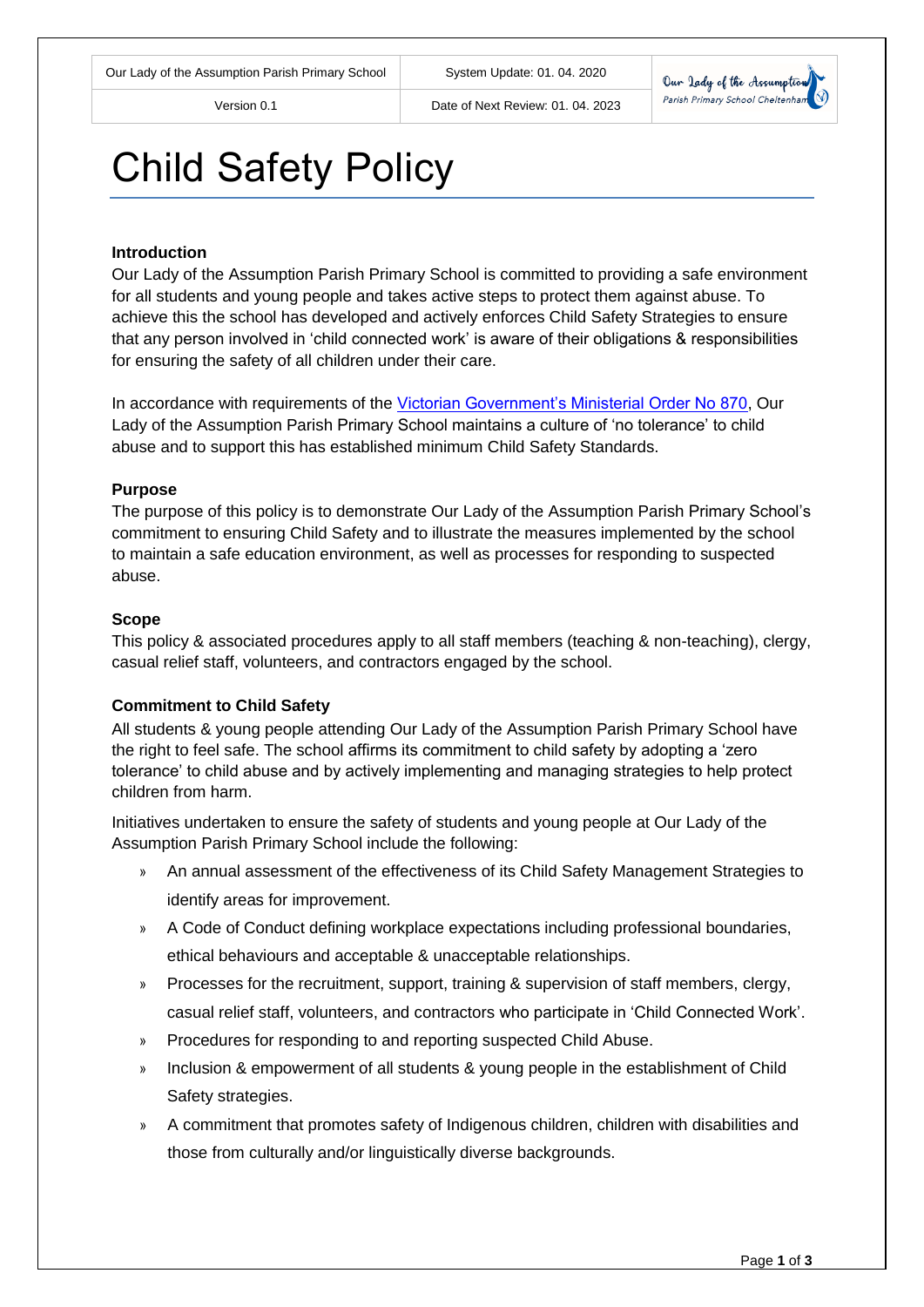Our Lady of the Assumption Parish Primary School maintains policies, procedures and strategies to create a child safe environment in the following areas.

### **Risk Management**

Our Lady of the Assumption Parish Primary School recognises the importance of minimising the potential of Child Abuse or harm and uses this process to inform our policies, procedures and activity planning. In addition to general Occupational Health & Safety risks the school proactively manages risk via a formal assessment process.

## **Code of Conduct**

Our Lady of the Assumption Parish Primary School enforces a Code of Conduct for all staff members, clergy, casual relief teachers, volunteers, and contractors that clearly defines workplace expectations including professional boundaries, ethical behaviours and acceptable & unacceptable relationships.

This Code of Conduct aims to provide guidance and support to individuals so that they feel valued, respected and fairly treated. It is provided to any person engaged in 'Child Connected Work' and is available on the school website & in the Employee Handbook.

## **Recruitment, Support, Training & Supervision**

Our Lady of the Assumption Parish Primary School adopts Administrative & Human Resource practices to ensure its screening, recruitment & performance management processes identify and engage the most suitable candidates for positions available at the school. Recruitment and screening processes, as well as Police and Working With Children's Checks are minimum requirements for those engaged in 'Child Connected Work'.

Staff Members are provided with regular development opportunities, support, supervision & training to assist with addressing child safety matters.

## **Responding to and Reporting Child Safety Concerns or Abuse**

Our Lady of the Assumption Parish Primary School has appointed a Child Safety Officer (Insert Name) with specific responsibilities for responding to reports or complaints made by any member of the school community relating to child safety concerns or abuse. The school's Child Safety Officer works closely with members of the leadership team, staff members, clergy, casual relief teachers, volunteers, contractors, students and the parent community to ensure Child Safety Standards are maintained and all child safety complaints, suspected abuse, disclosures or breaches of the Child Safety Code of Conduct are immediately addressed.

Where staff members have significant concerns for the wellbeing of a student or young person they are mandated by law to report their concerns immediately to the Principal, Child Safety Officer or a Members of the Leadership Team before contacting DHHS Child Protection. Staff members will be supported through all aspects of the reporting process.

The school's reporting & complaints procedure is located on the school website.

#### **Inclusion & empowerment of all students & young people**

Our Lady of the Assumption Parish Primary School works with students to ensure that they are empowered to understand their rights, recognise what abuse is and encourage them to speak up